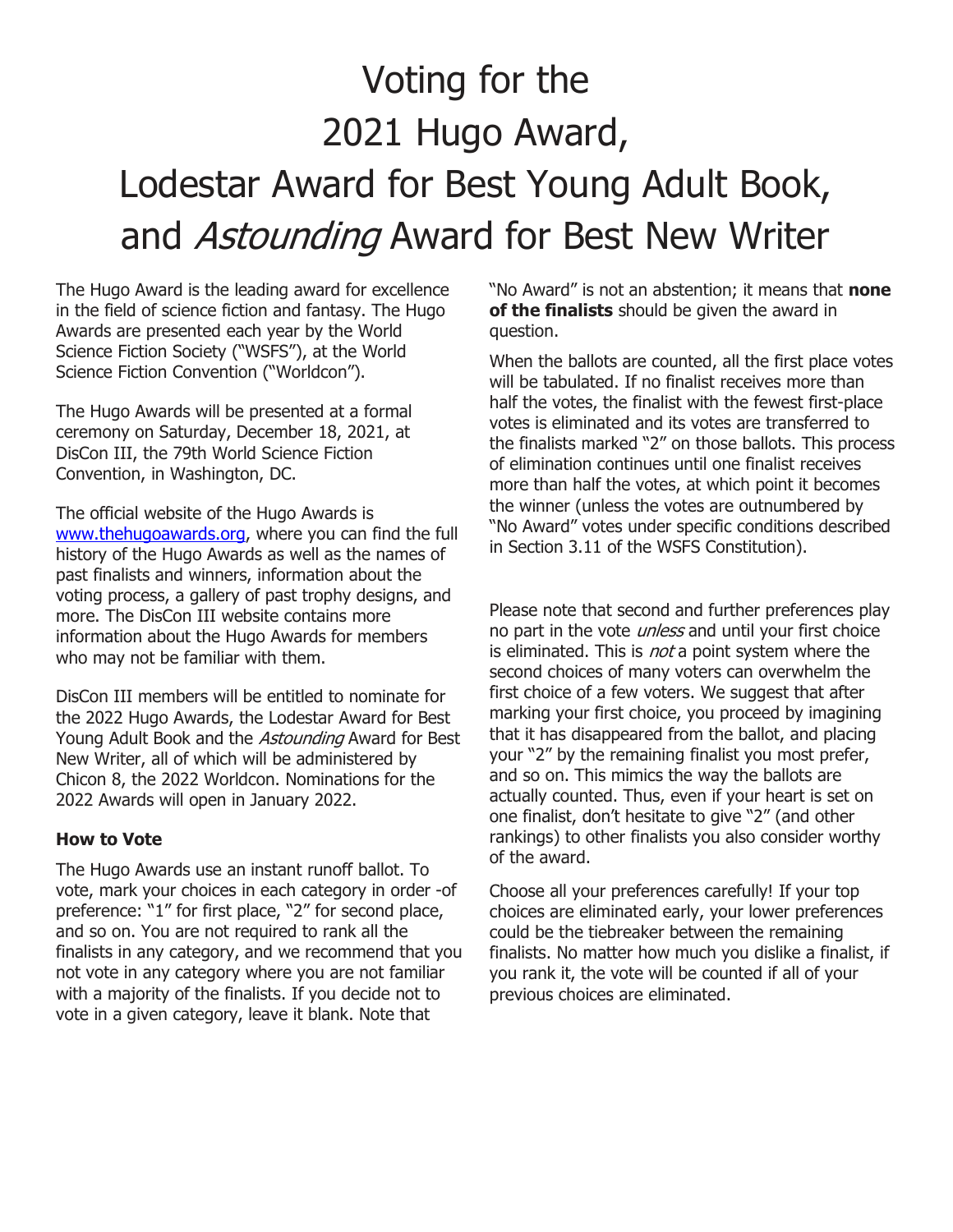

# Voting Ballot 2021 Hugo Award, Lodestar Award for Best Young Adult Book, and Astounding Award for Best New Writer

## This Ballot must be received by Thursday November 19, 2021, 11:59 PM PST (Friday August 1 2021, 2:59 AM EST, 7:59 AM GMT and 7:59 PM NZST)

### How to Vote

To vote online, visit the members area on the DisCon III website and login. Your ballot will be available under "My Memberships and Ballots". If you need assistance, contact hugohelp@discon3.org.

To vote by postal mail, fill this form and send it to Hugo Award Ballots, c/o Linda Deneroff, 11300 1st Avenue NE, #313, Seattle, WA 98125-6041, USA. Please mail your ballot in a secure envelope and do not staple it. Ballots must be received before the deadline. The postmark date does not count.

## Eligibility to Vote

You may vote for the 2021 Hugo Awards, Lodestar Award for Best Young Adult Book and Astounding Award for Best New Writer if you are an Attending, Young Adult, Supporting or Virtual member of DisCon III. Please complete the section below to confirm your eligibility, and do not forget to sign the ballot. If you are not already a member of DisCon III, please visit discon3.org/join to purchase your membership.

| Name                                                                                                |                |
|-----------------------------------------------------------------------------------------------------|----------------|
|                                                                                                     |                |
|                                                                                                     | State/Province |
| Zip Code/Post Code _________________________                                                        |                |
|                                                                                                     |                |
|                                                                                                     |                |
| I am a member of DisCon III, and I am eligible to vote. My membership number is ___________________ |                |
|                                                                                                     |                |

(Ballot is invalid without a signature and will not be counted.)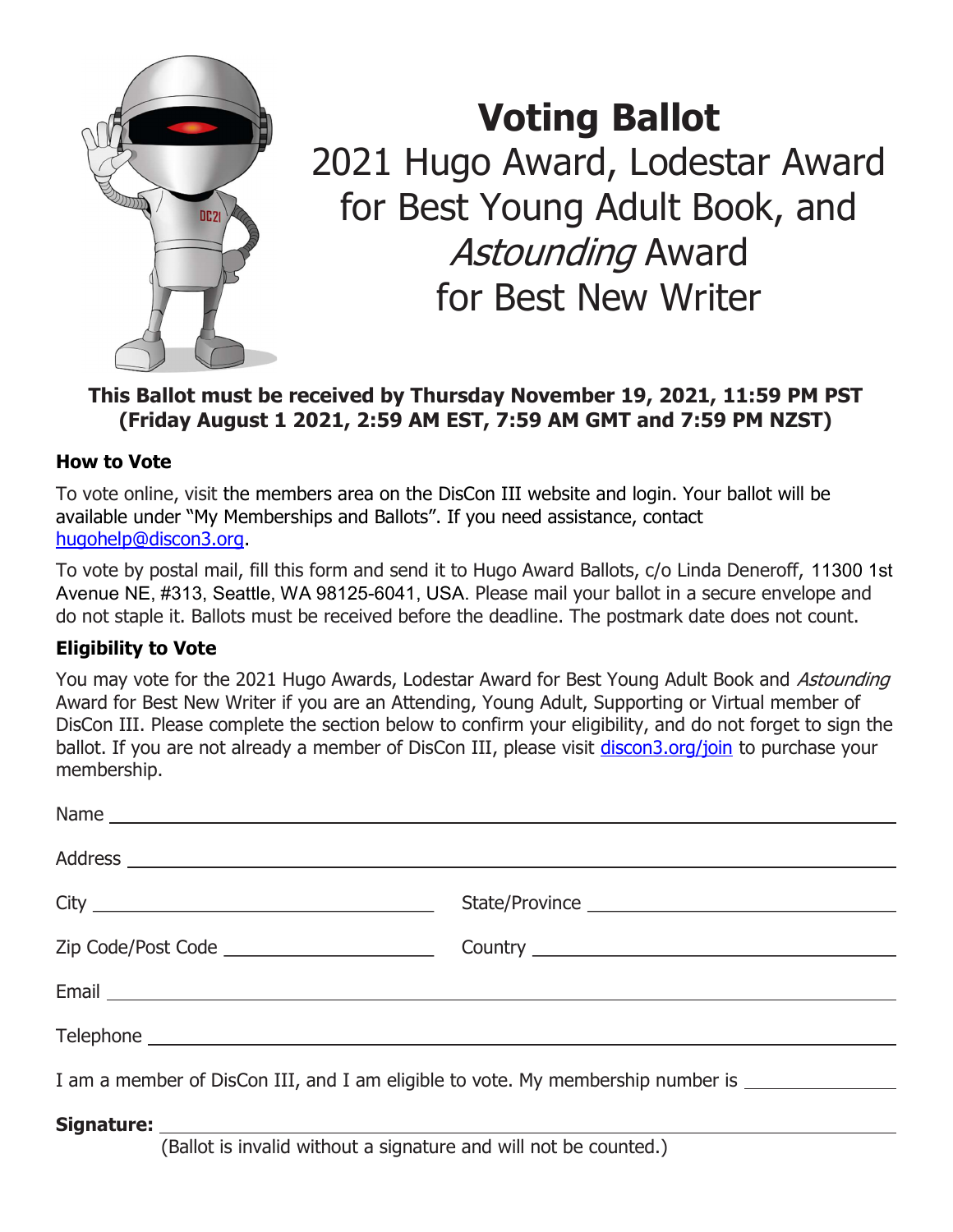# Hugo Award Ballot 2021

1,249 valid nominating ballots were received; 1,246 were electronic and 3 paper

#### Best Novel (1093 ballots)

- Black Sun, Rebecca Roanhorse (Gallery / Saga Press / Solaris)
- The City We Became, N.K. Jemisin (Orbit)
- Harrow the Ninth, Tamsyn Muir (Tor.com)
- Network Effect, Martha Wells (Tor.com)
- Piranesi, Susanna Clarke (Bloomsbury)
- \_ The Relentless Moon, Mary Robinette Kowal (Tor Books / Solaris)
- No Award

#### Best Novella (778 ballots)

- Come Tumbling Down, Seanan McGuire (Tor.com)
- The Empress of Salt and Fortune, Nghi Vo (Tor.com)
- **\_\_\_ Finna**, Nino Cipri (Tor.com)
- Ring Shout, P. Djèlí Clark (Tor.com)
- \_ Riot Baby, Tochi Onyebuchi (Tor.com)
- Upright Women Wanted, Sarah Gailey (Tor.com)
- \_\_\_ No Award

#### Best Novelette (465 ballots)

- "Burn, or the Episodic Life of Sam Wells as a Super", A.T. Greenblatt (Uncanny Magazine, May/June 2020)
- "Helicopter Story", Isabel Fall (Clarkesworld, January 2020)
- "The Inaccessibility of Heaven", Aliette de Bodard (Uncanny Magazine, July/August 2020)
- "Monster", Naomi Kritzer (Clarkesworld, January 2020)
- "The Pill", Meg Elison (from Big Girl (PM Press))
- Two Truths and a Lie, Sarah Pinsker (Tor.com
- No Award

#### Best Short Story (586 ballots)

- \_\_\_ "Badass Moms in the Zombie Apocalypse", Rae Carson (Uncanny Magazine, January/February 2020)
- "A Guide for Working Breeds", Vina Jie-Min Prasad (Made to Order: Robots and Revolution, ed. Jonathan Strahan (Solaris))
- Little Free Library, Naomi Kritzer (Tor.com)
- "The Mermaid Astronaut", Yoon Ha Lee (Beneath Ceaseless Skies, February 2020
- "Metal Like Blood in the Dark", T. Kingfisher (Uncanny Magazine, September/October 2020)
- "Open House on Haunted Hill", John Wiswell (Diabolical Plots - 2020, ed. David Steffen)
- \_\_\_ No Award

#### Best Series (727 ballots)

- The Daevabad Trilogy, S.A. Chakraborty (Harper Voyager)
- The Interdependency, John Scalzi (Tor Books)
- The Lady Astronaut Universe, Mary Robinette Kowal (Tor Books/Audible/Magazine of Fantasy and Science Fiction/Solaris)
- The Murderbot Diaries, Martha Wells (Tor.com)
- October Daye, Seanan McGuire (DAW)
- The Poppy War, R.F. Kuang (Harper Voyager)
- \_\_\_ No Award

#### Best Related Work (456 ballots)

- Beowulf: A New Translation, Maria Dahvana Headley (FSG)
- CoNZealand Fringe, Claire Rousseau, C, Cassie Hart, Adri Joy, Marguerite Kenner, Cheryl Morgan, Alasdair Stuart
- FIYAHCON, L.D. Lewis-Director, Brent Lambert-Senior Programming Coordinator, Iori Kusano—FIYAHCON Fringe Co-Director, Vida Cruz—FIYAHCON Fringe Co-Director, and the Incredible FIYAHCON team
- \_\_\_ "George R.R. Martin Can Fuck Off Into the Sun, Or: The 2020 Hugo Awards Ceremony (Rageblog Edition)", Natalie Luhrs (Pretty Terrible, August 2020)
- \_\_\_ A Handful of Earth, A Handful of Sky: The World of Octavia E. Butler, Lynell George (Angel City Press)
- The Last Bronycon: a fandom autopsy, Jenny Nicholson (YouTube)
- No Award

#### Best Editor - Long Form (310 ballots)

- \_\_\_ Nivia Evans
- \_\_\_ Sheila E. Gilbert
- \_\_\_ Sarah Guan
- \_\_\_ Brit Hvide
- Diana M. Pho
- \_\_\_ Navah Wolfe
- No Award

#### Best Editor – Short Form (370 ballots)

- \_\_\_ Neil Clarke
- \_\_\_ Ellen Datlow
- \_\_\_ C.C. Finlay
- \_\_\_ Mur Lafferty and S.B. Divya
- \_\_\_ Jonathan Strahan
- \_\_\_ Sheila Williams
- \_\_\_ No Award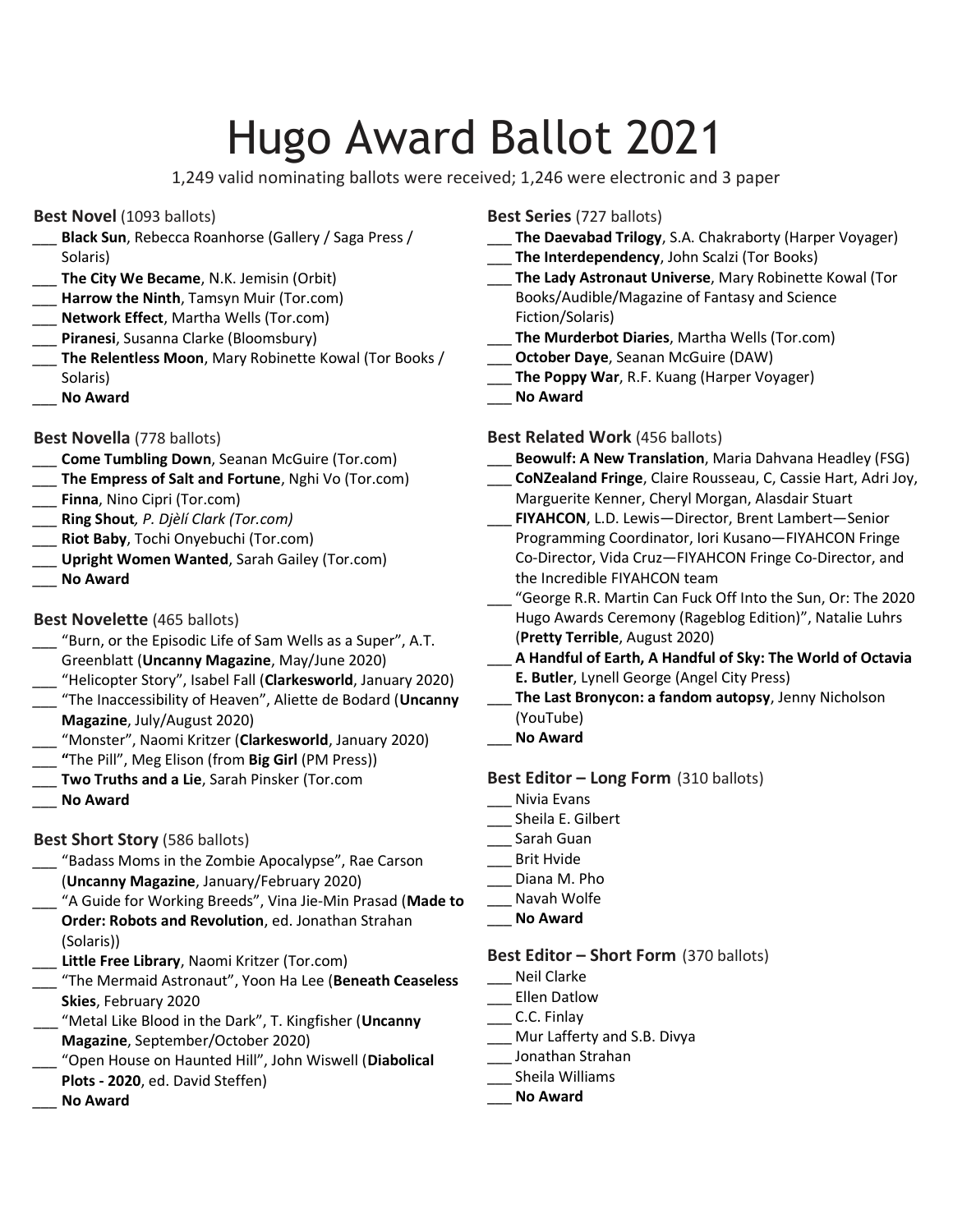Best Dramatic Presentation – Long Form (574 ballots)

- Birds of Prey (and the Fantabulous Emancipation of One Harley Quinn), written by Christina Hodson, directed by Cathy Yan (Warner Bros.)
- Eurovision Song Contest: The Story of Fire Saga, written by Will Ferrell, Andrew Steele, directed by David Dobkin (European Broadcasting Union/Netflix)
- The Old Guard, written by Greg Rucka, directed by Gina Prince-Bythewood (Netflix / Skydance Media)
- Palm Springs, written by Andy Siara, directed by Max Barbakow (Limelight / Sun Entertainment Culture / The Lonely Island / Culmination Productions / Neon / Hulu / Amazon Prime)
- Soul, screenplay by Pete Docter, Mike Jones and Kemp Powers, directed by Pete Docter, co-directed by Kemp Powers, produced by Dana Murray (Pixar Animation Studios/ Walt Disney Pictures)
- Tenet, written and directed by Christopher Nolan (Warner Bros./Syncopy)
- No Award

Best Dramatic Presentation – Short Form (454 ballots)

- Doctor Who: Fugitive of the Judoon, written by Vinay Patel and Chris Chibnall, directed by Nida Manzoor (BBC)
- The Expanse: Gaugamela, written by Dan Nowak, directed by Nick Gomez (Alcon Entertainment / Alcon Television Group / Amazon Studios / Hivemind / Just So)
- She-Ra and the Princesses of Power: Heart (parts 1 and 2), written by Josie Campbell and Noelle Stevenson, directed by Jen Bennett and Kiki Manrique (DreamWorks Animation Television / Netflix)
- The Mandalorian: Chapter 13: The Jedi, written and directed by Dave Filoni (Golem Creations / Lucasfilm / Disney+)
- The Mandalorian: Chapter 16: The Rescue, written by Jon Favreau, directed by Peyton Reed (Golem Creations / Lucasfilm / Disney+)
- The Good Place: Whenever You're Ready, written and directed by Michael Schur (Fremulon / 3 Arts Entertainment / Universal Television, a division of Universal Studio Group) No Award

Best Professional Artist (331 ballots)

- Tommy Arnold
- \_\_\_ Rovina Cai
- \_\_\_ Galen Dara
- \_\_\_ Maurizio Manzieri
- \_\_\_ John Picacio
- \_\_\_ Alyssa Winans
- \_\_\_ No Award

#### Best Semiprozine (331 ballots)

- Beneath Ceaseless Skies, ed. Scott H. Andrews
- Escape Pod, editors Mur Lafferty and S.B. Divya, assistant editor Benjamin C. Kinney, hosts Tina Connolly and Alasdair Stuart, audio producers Summer Brooks and Adam Pracht and the entire Escape Pod team.
- FIYAH Magazine of Black Speculative Fiction, publisher Troy L. Wiggins, executive editor DaVaun Sanders, managing editor Eboni Dunbar, poetry editor Brandon O'Brien, reviews and social media Brent Lambert, art director L. D. Lewis, and the FIYAH Team.
- PodCastle, editors, C.L. Clark and Jen R. Albert, assistant editor and host, Setsu Uzumé, producer Peter Adrian Behravesh, and the entire PodCastle team.
- Uncanny Magazine, editors in chief: Lynne M. Thomas and Michael Damian Thomas, managing editor: Chimedum Ohaegbu, non-fiction editor: Elsa Sjunneson, podcast producers: Erika Ensign and Steven Schapansky
	- Strange Horizons, Vanessa Aguirre, Joseph Aitken, Rachel Ayers, M H Ayinde, Tierney Bailey, Scott Beggs, Drew Matthew Beyer, Gautam Bhatia, S. K. Campbell, Zhui Ning Chang, Tania Chen, Joyce Chng, Liz Christman, Linda H. Codega, Kristian Wilson Colyard, Yelena Crane, Bruhad Dave, Sarah Davidson, Tahlia Day, Arinn Dembo, Nathaniel Eakman, Belen Edwards, George Tom Elavathingal, Rebecca Evans, Ciro Faienza, Courtney Floyd, Lila Garrott, Colette Grecco, Guananí Gómez-Van Cortright, Julia Gunnison, Dan Hartland, Sydney Hilton, Angela Hinck, Stephen Ira, Amanda Jean, Ai Jiang, Sean Joyce-Farley, Erika Kanda, Anna Krepinsky, Kat Kourbeti, Clayton Kroh, Maureen Kincaid Speller, Catherine Krahe, Natasha Leullier, A.Z. Louise, Dante Luiz, Gui Machiavelli, Cameron Mack, Samantha Manaktola, Marisa Manuel, Jean McConnell, Heather McDougal, Maria Morabe, Amelia Moriarty, Emory Noakes, Sara Noakes, Aidan Oatway, AJ Odasso, Joel Oliver-Cormier, Kristina Palmer, Karintha Parker, Anjali Patel, Vanessa Rose Phin, Nicasio Reed, Belicia Rhea, Endria Richardson, Natalie Ritter, Abbey Schlanz, Clark Seanor, Elijah Rain Smith, Hebe Stanton, Melody Steiner, Romie Stott, Yejin Suh, Kwan-Ann Tan, Luke Tolvaj, Ben Tyrrell, Renee Van Siclen, Kathryn Weaver, Liza Wemakor, Aigner Loren Wilson, E.M. Wright, Vicki Xu, Fred G. Yost, staff members who prefer not to be named, and guest editor Libia Brenda with guest first reader Raquel González-Franco Alva for the Mexicanx special issue

No Award